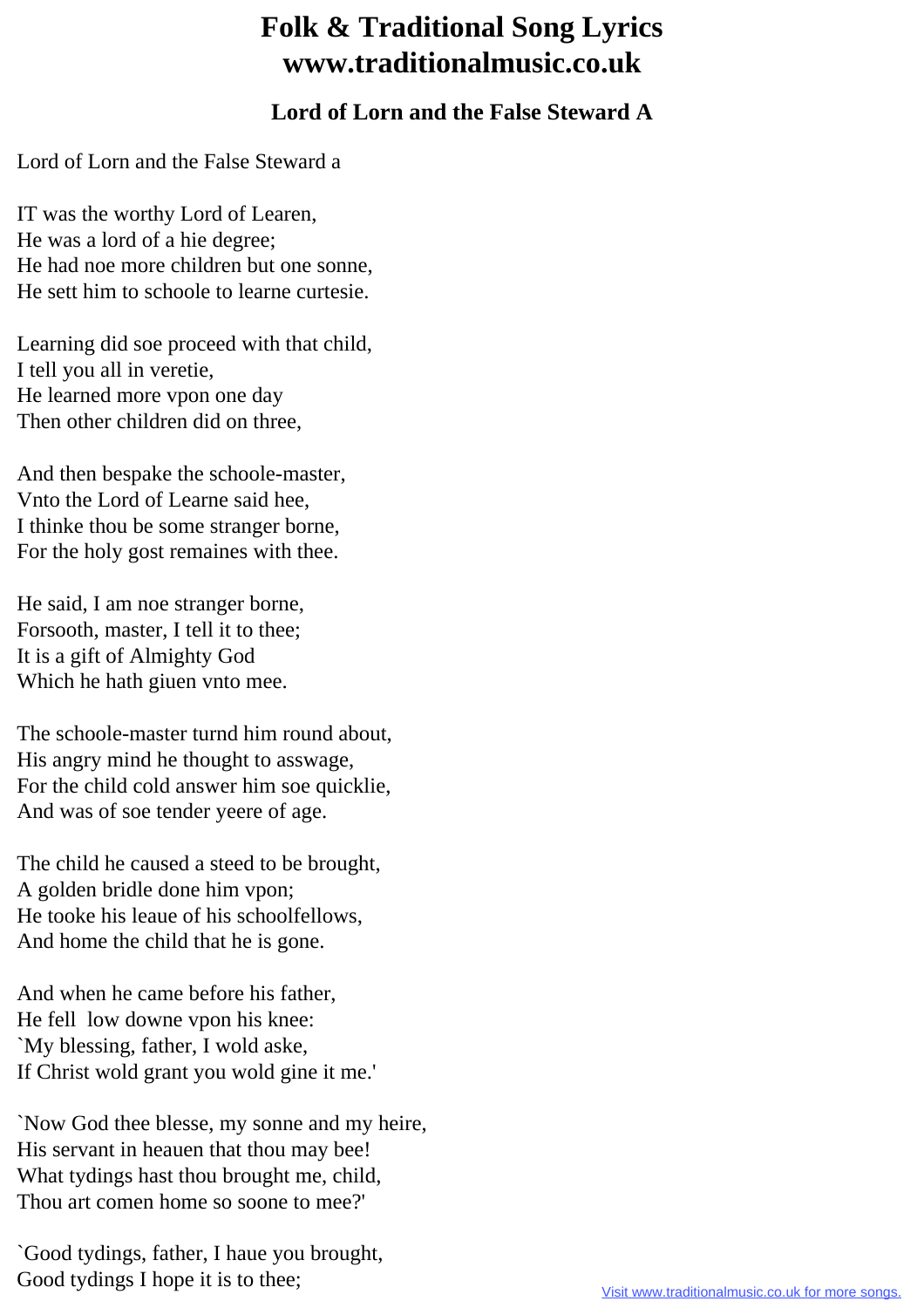The booke is not in all scottlande But I can reade it before your eye.'

A ioyed man his father was, Euen the worthy Lord of Learne: `Thou shalt goe into france, my child, The speeches of all strange lands to learne.'

But then bespake the child his mother, The Lady of Learne and then was shee; Saies, Who must be his well good guide, When he goes into that strange country?

And then bespake that bonnie child, Vntill his father tenderlie; Saies, Father, I'le haue the hend steward, For he hath been true to you and mee.

The lady to concell the steward did take, And counted downe a hundred pound there; Saies, Steward, be true to my sonne and my heire, And I will giue thee mickle mere.

`If I be not true to my master,' he said, `Christ himselfe be not trew to mee! If I be not true to my lord and master, An ill death that I may die!'

The Lord of Learne did apparell his child With bruche, and ringe, and many a thinge; The apparrell he had his body vppon, The: say was worth a squier's liuinge.

The parting of the younge Lord of Learne With his father, his mother, his fellows deere, Wold haue made a manis hart for to change, If a Iew borne that he were.

The wind did serue, and the: did sayle Over the sea into france land; He vsed the child soe hardlie, He wold let him haue neuer a penny to spend.

And meate he wold let the child haue none, Nor mony to buy none, trulie; The boy was hungry and thirsty both; Alas! it was the more pitty.

He laid him downe to drinke the water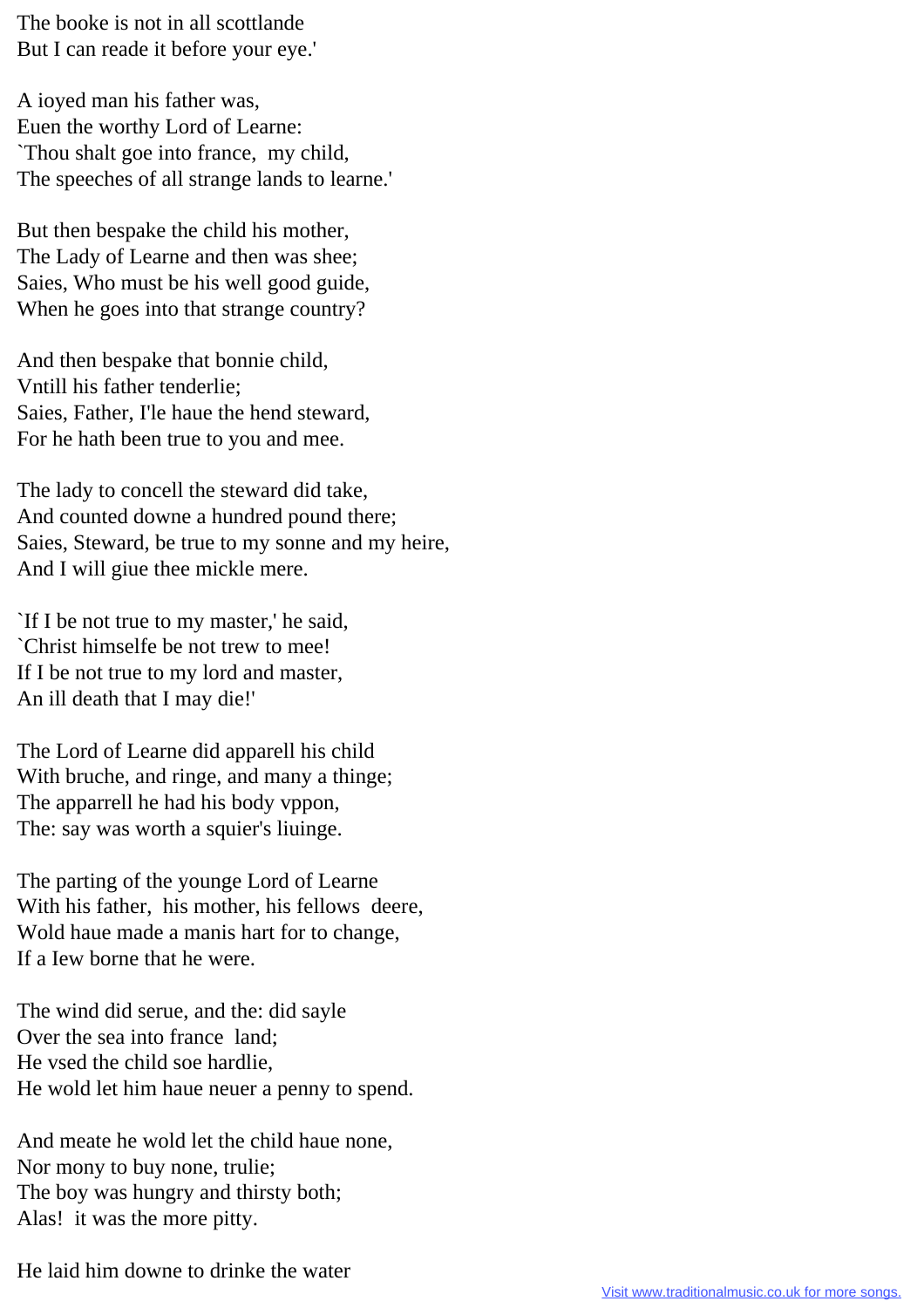that was soe low beneathe the brime; He that was wont to haue drunke both ale and wine Then was faine of the water soe thinne.

And as he was drinking of the water That ran soe low beneath the brime, Soe ready was the false steward To drowne the bonny boy therin.

`Haue mercy on me, worthy steward! My life,' he said, 'lend it to mee, And all that I am heire vpon,' Saies, `I will giue vnto thee.'

Mercy to him the steward did take, And pulld the child out of the brime; Euer alacke, the more pittye! He tooke his clothes euen from him.

Saies, Doe thou me of that veluett gowne, The crimson hose beneath thy knee, And doe me of thy cordiuant shoone, Are buckled with the gold soe free.

`Doe thou me off thy sattin doublett, Thy shirtband wrought with glistering gold, And doe mee off thy golden chaine, About they necke soe many a fold.

`Doe thou me off thy veluett hat, With fether in that is soe fine; All vnto thy silken shirt, that's wrought with many a golden seam.'

The child before him naked stood, With skin as white as lilly flower; For this worthy lords bewtie He might haue beene a ladye's paramoure.

He put vpon him a lether cote, And breeches of the same beneath the knee, And sent that bony child him froe, Service for to craue, truly,

He pulld then forth a naked sword That hange full low then by his side; `Turne thy name, thou villaine,' he said, `Or else this sword shall be thy guide.'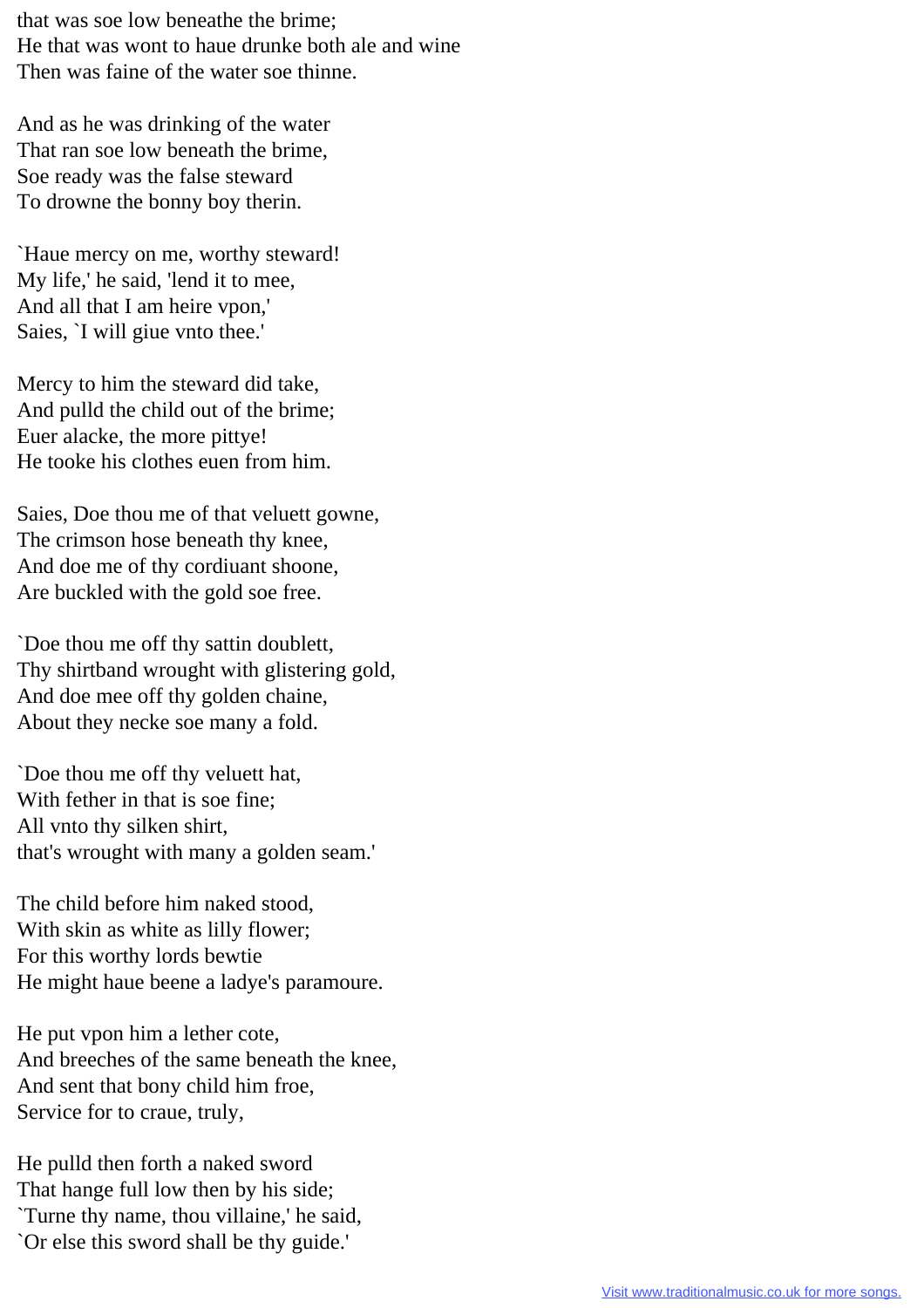`What must be my name, worthy steward? I pray thee now tell it me:' `Thy name shalbe Pore Disaware, To tend sheepe on a lonelye lee.'

The bonny child he went him froe, And looked to himselfe, truly; Saw his apparrell soe simple vppon; O Lord! he weeped tenderlye.

Vnto a shepard's house that childe did goe, And said, Sir, God you saue and see! Doe you not want a servant-boy, To tend your sheepe on a lonelie lee?

`Where was thou borne?' the shepard said, `Where, my boy, or in what country?' 'Sir,' he said, `I was borne in fayre Scottland, That is soe farr beyond the sea.'

`I haue noe child,' the shepard sayd; `My boy, thoust tarry and dwell with mee; My liuinge,' he sayd, aend all my goods, I'le make thee heire of after mee.'

And then bespake the shepard's wife, To the Lord of Learne thus did she say; `Goe thy way to our sheepe,' she said, `And tend them well both night and day.'

It was a sore office, O Lord, for him That was a lord borne of a great degree! As he was tending his sheepe alone, Neither sport nor play cold hee.

Let vs leaue talking of the Lord of Learne, And let all such talking goe; Let vs talke more of the false steward, That caused the child all this woe.

He sold this Lord of Learne's his clothes For five hundred pound to his pay there, And bought himselfe a suite of apparrell Might well beseeme a lord to weare.

When he that gorgeous apparrell bought, That did soe finelie his body vppon, He laughed the bony child to scorne That was the bonny Lord of Learne.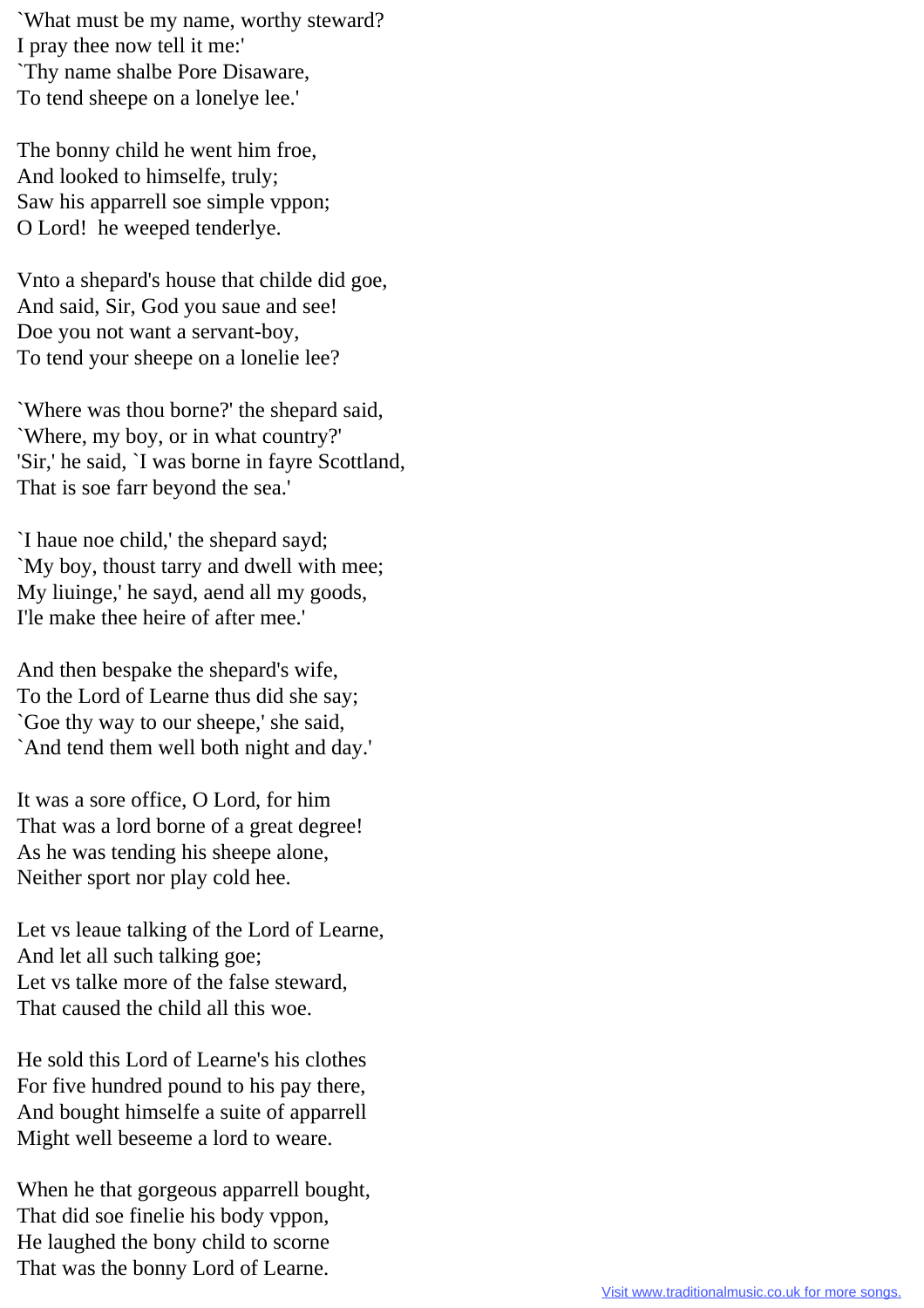He laughed that bonny boy to scorne; Lord! pitty it was to heare; I haue herd them say, and soe haue you too, That a man may buy gold to deere.

When that he had all that gorgeous apparrell, That did soe finelie his body vpon, He went a woing to the Duke's daughter of France, And called himselfe the Lord of Learne.

The Duke of france heard tell of this, To his place that worthy loirdr was come, truly; He entertaind him with a quart of red Renish wine, Saies, Lord of Learne, thou art welcome to me.

Then to suppierr that they were sett, Lords and ladyes in thei degree; The steward was sett next the Duke of France; An vnseemlye sight it was to see.

Then bespake the Duke of france, Vnto the Lord of Learne said hee there, Sayes, Lord of Learne, if thou'le marry my daughter, I'le mend thy liuing fiue hundred pound a yeere.

Then bespake that lady fayre, Answered her father soe alone, That shee would be his marryed wiffe If he wold make her lady of Learne.

Then hand in hand the steward her he tooke, And plight that lady his troth alone, that she shold be his marryed wiffe, And he wold make her the ladie of Learne.

Thus that night it was gone, The other day was come, truly; The lady wold see the robucke run, Vp hills and dales and forrest free.

Then shee was ware of the younge Lord of Learne Tending sheepe vnder a bryar, trulye.

. . . . . . . . . . . . . . . .

And thus shee called vnto her maids, And held her hands vp thus an hie; Sayes, Feitch me yond shepard's boy,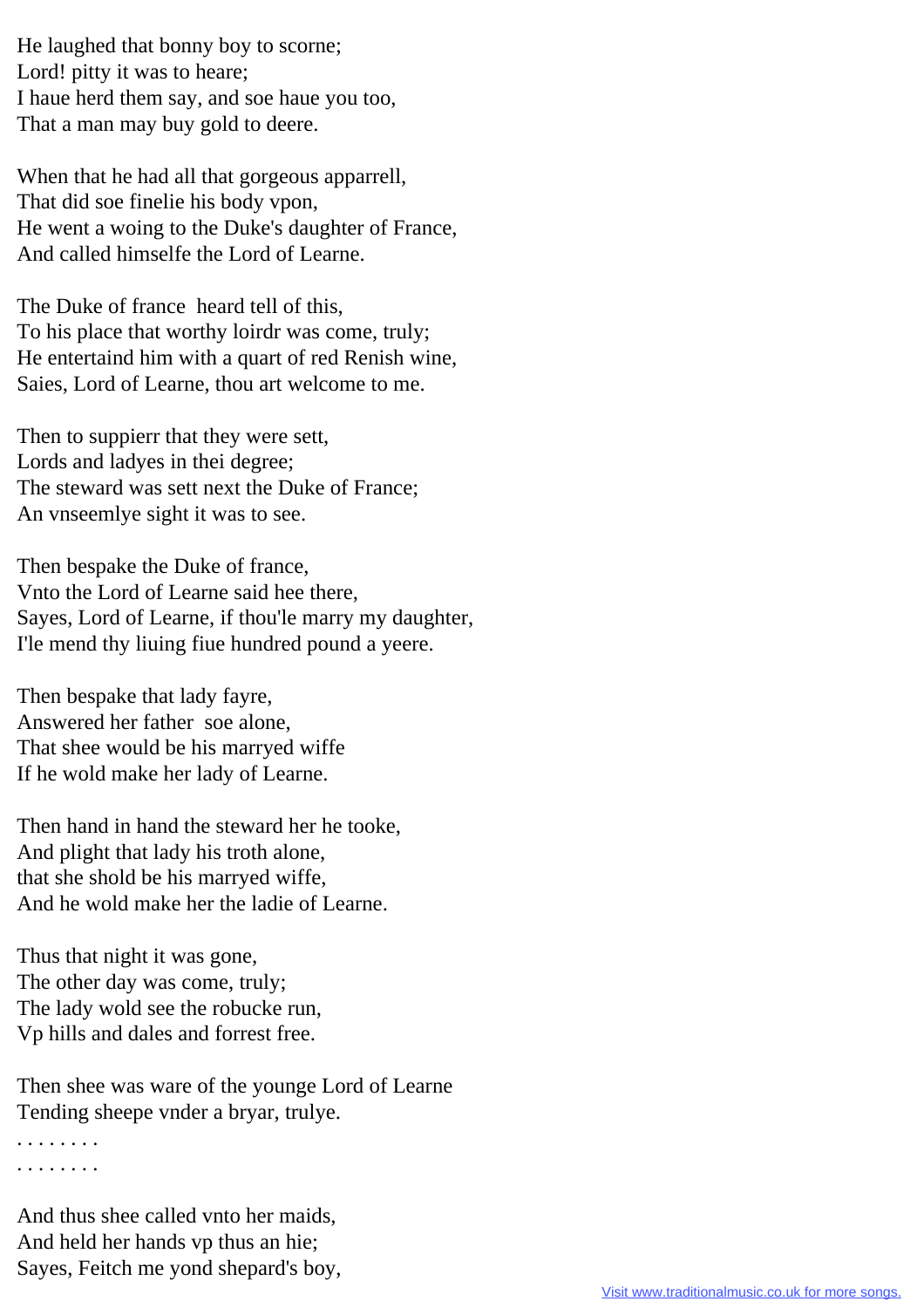I'le know why he doth mourne, trulye.

When he came before that lady fayer, He fell downe vpon his knee; He had beene so well brought vpp He needed not to learne curtesie.

`Where wast thou borne, thou bonny boy? Where or in what countrye?' `Madam, I was borne in faire Scottland, That is soe farr beyond the sea.'

`What is thy name, thou bonny boy? I pray thee tell it vnto mee;' `My name' he sayes, 'is Poore Disaware, That tends sheepe on a lonely lee.'

`One thing thou must tell mee, bonny boy, Which I must needs aske of thee, Dost not thou know the young Lord of Learne? He is comen a woing into France to me.'

`Yes, that I doe, madam,' he said, And then he wept most tenderlie; `The Lord of Learne is a worthy lord, If he were at home in his oune country.'

`What ayles thee to weepe, my bonny boy? Tell me or ere I part thee froe:' `Nothing but for a freind, madam, That's dead from me many a yeere agoe.'

A loud laughter the ladie lought, O Lord! shee smiled wonderous hie: `I haue dwelled in France since I was borne; Such a shepard's boy I did neuer see.

`Wilt thou not leaue thy sheep, my child, And come vnto service vnto mee? And I will giue thee meate and fee, And my chamberlaine thou shalt bee.'

`Then I will leaue my sheepe, madam,' he sayd, `And come into service vnto thee, If you will giue me meate and fee, Your chamberlaine that I may bee.'

When the lady come before her father, Shee fell low downe vpon her knee;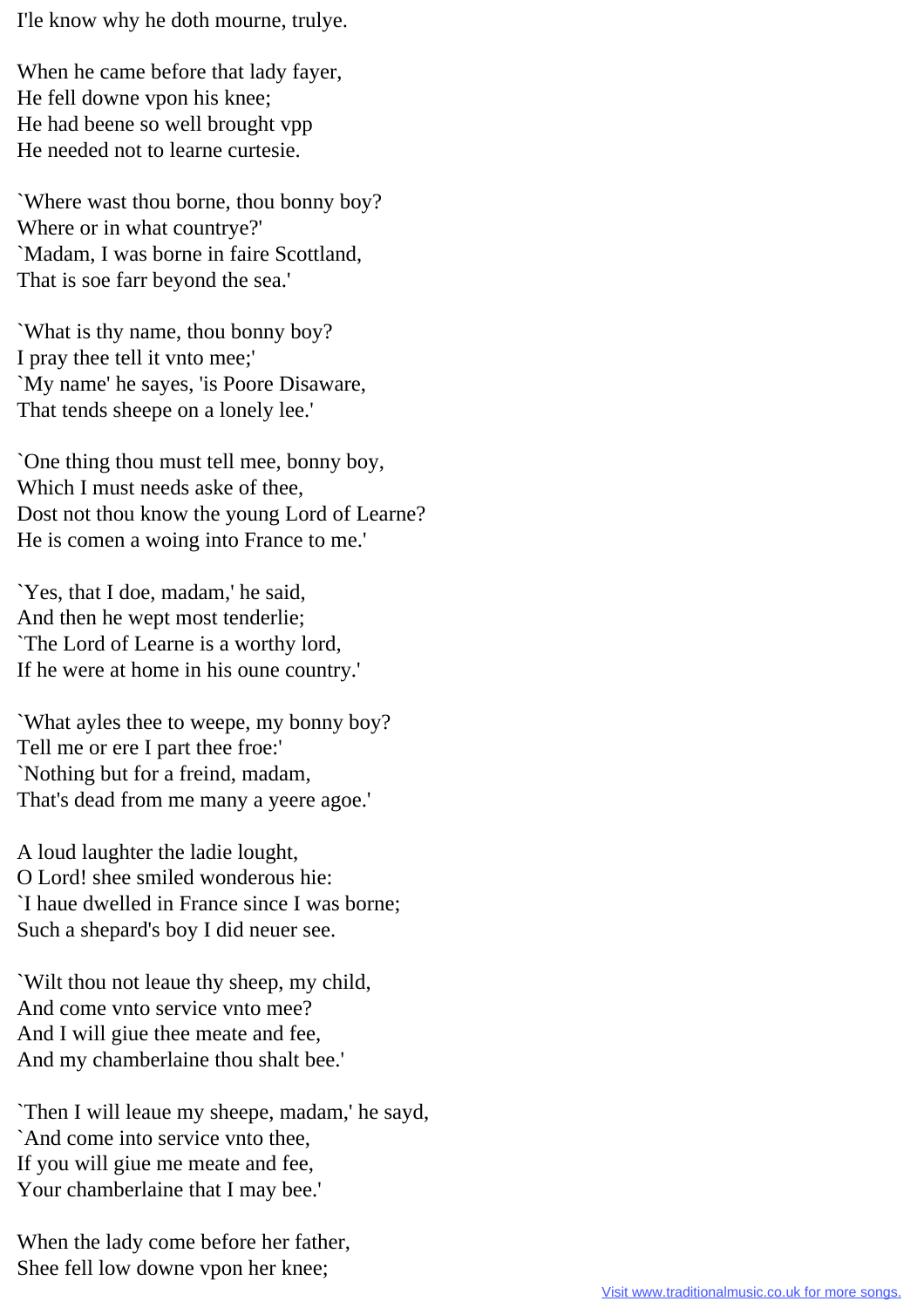`Grant me, father,' the lady said, `This boy my chamberlaine to be.'

`But O nay, nay,' the duke did say, `Soe my daughter it may not bee; The lord that is come a woing to you Will be offended with you and mee.'

Then came downe the false steward, Which called himselfe the Lord of Learne, trulie; When he looked that bonny boy vpon, An angry man i-wis was hee.

`Where was thou borne, thou vagabond? Where?' he sayd, aend in what country?' Says, I was borne in fayre Scotland, that is soe far beyond the sea.

`What is thy name, thou vagabond? Haue done quicklie, and tell it to me;' `My name,' he sayes, 'is Poore Disaware, I tend sheep on the lonelie lee.'

`Thou art a theefe,' the steward said, `And soe in the end I will prooue thee;' . . . . . . . .

. . . . . . . .

Then be-spake the ladie fayre, `Peace, Lord of Learne! I doe pray thee; for if noe loue you show this child, Noe favor can you haue of mee.'

`Will you beleeue me, lady faire, When the truth I doe tell yee? Att Aberdonie, beyond the sea, His father he robbed a hundred three.'

But then bespake the Duke of France Vnto the boy soe tenderlie; Saies, Boy, if thou loue harsses well, My stable-groome I will make thee.

And thus that that did passe vppon Till the twelve monthes did draw to an ende; The boy applyed his office soe well Euery man became his freind.

He went forth earlye one morning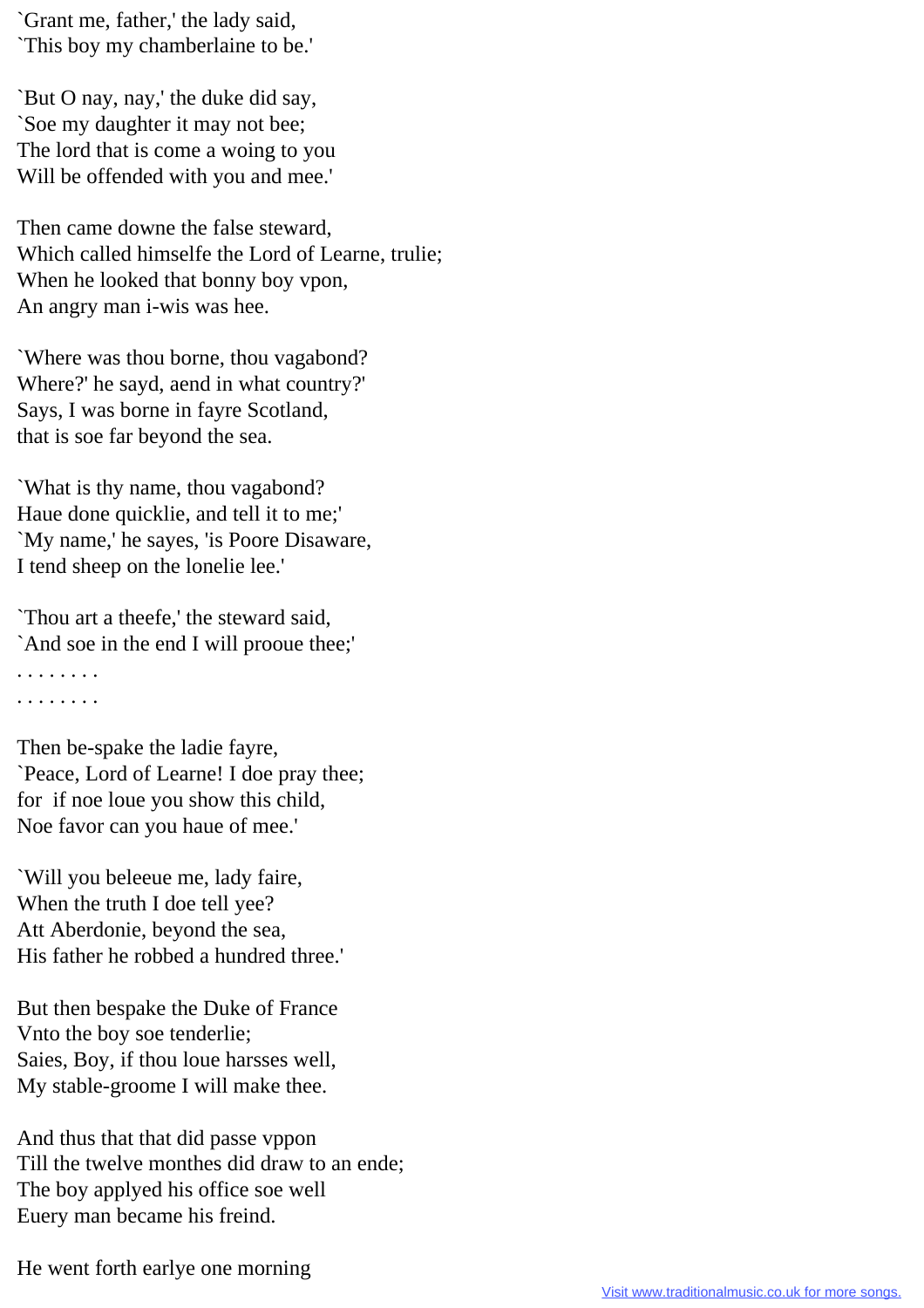To water a gelding at the water soe free; The gelding vp, and with his head He hitt the child aboue his eye.

`Woe be to thee, thou gelding,' he sayd, `And to the mare that foled thee! Thou hast striken the Lord of Learne A litle tinye aboue the eye.

`First night after I was borne, a lord I was, An earle after my father doth die; My father is the worthy Lord of Learne, And child he hath noe more but mee; He sent me over the sea with the false steward, And thus that he hath beguiled mee.'

The lady was in her garden greene, Walking with her mayds, trulye, And heard the boy this mourning make, And went to weeping, trulie.

`Sing on thy song, thou stable groome, I pray thee doe not let for mee, And as I am a true ladie I wilbe trew vnto thee.'

`But nay, now nay, madam!' he sayd, `Soe that it may not bee; I am tane sworne vpon a booke, And forsworne I will not bee.'

`Sing on thy song to thy gelding, And thou doest not sing to mee; And as I am a true ladie I will euer be true vnto thee.'

He sayd, Woe be to thee, gelding, And to the mare that foled thee! For thou hast strucken the Lord of Learne, A litle aboue mine eye.

First night I was borne, a lord I was, An earle after my father doth dye; My father is the good Loirdr of Learne, And child he hath noe other but mee; My father sent me over the sea with the false steward, And thus that he hath beguiled mee.

`Woe be to the steward, lady,' he sayd,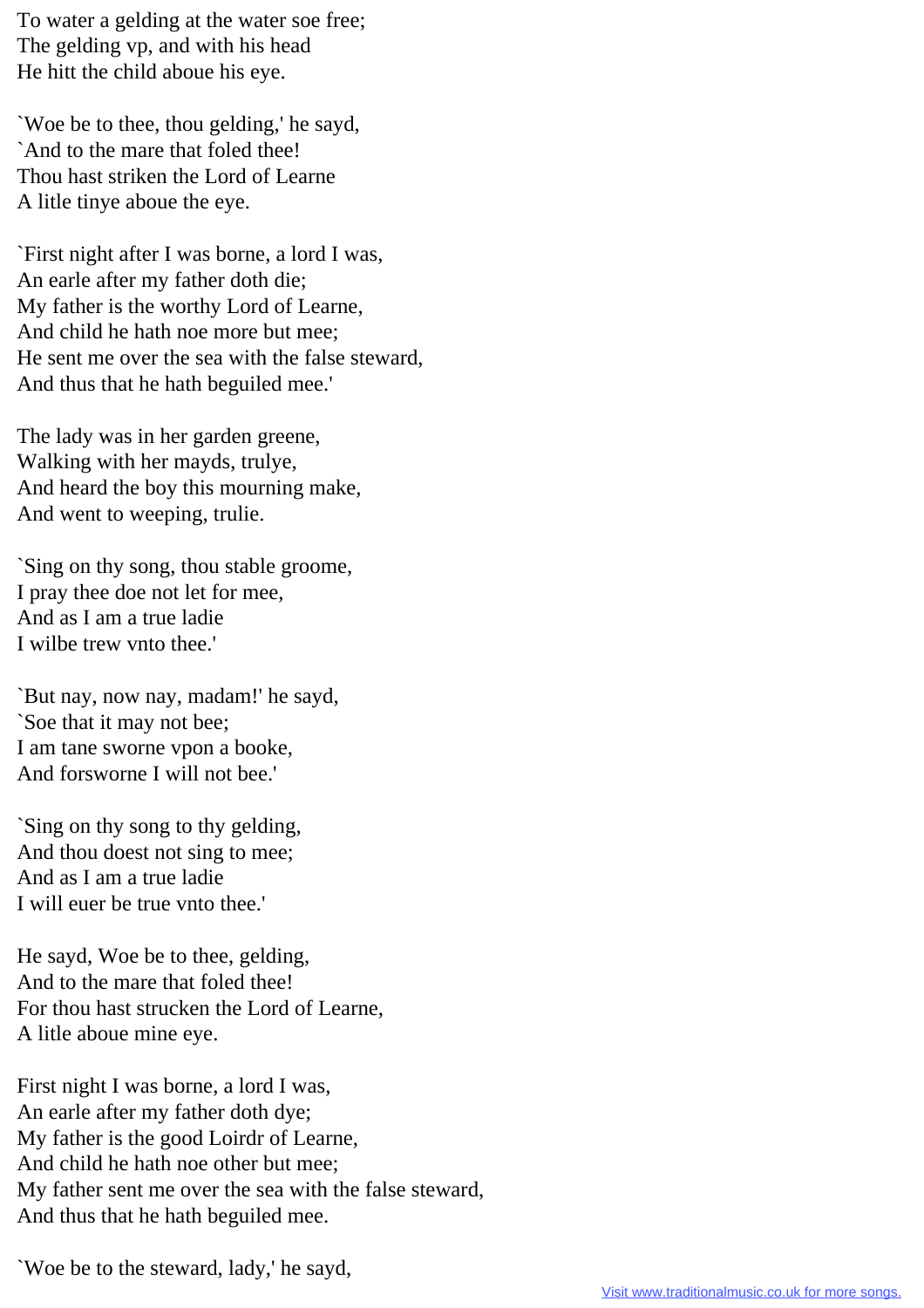`Woe be to him verrily! He hath beene about this twelve months day For to deceiue both thee and mee.

`If you doe not my councell keepe, that I haue told you with good intent, And if you doe it not well keepe, farwell! my life is at an ende.'

`I wilbe true to thee, Lord of Learne, Or else Christ be not soe vnto me; And as I am a trew ladye, I'le neuer marry none but thee.'

Shee sent in for her father, the Duke, In all the speed that ere might bee; `Put of my wedding, father,' shee said, `For the loue of God, this monthes three.

`Sicke I am,' the ladye said, `O sicke, and verry like to die! Put of my wedding, father Duke, for the loue of God, this monthes three.'

The Duke of France put of this wedding Of the steward and the lady monthes three, For the ladie sicke shee was, Sicke, sicke, and like to die.

Shee wrote a letter with her owne hand, In all the speede that euer might bee; Shee sent it over into Scottland, That is soe farr beyond the sea.

When the messenger came beffore the old Lord of Learne, He kneeled low downe on his knee, And he deliuered the letter vnto him, In all the speed that euer might bee.

The first looke he looked the letter vpon, Lo! he wept full bitterly; The second looke he looked it vpon, Said, False steward, woe be to thee!

When the Ladye of Learne these tydings heard, O Lord! shee wept soe biterlye: `I told you of this, now good my lord, When I sent my child into that wild country.'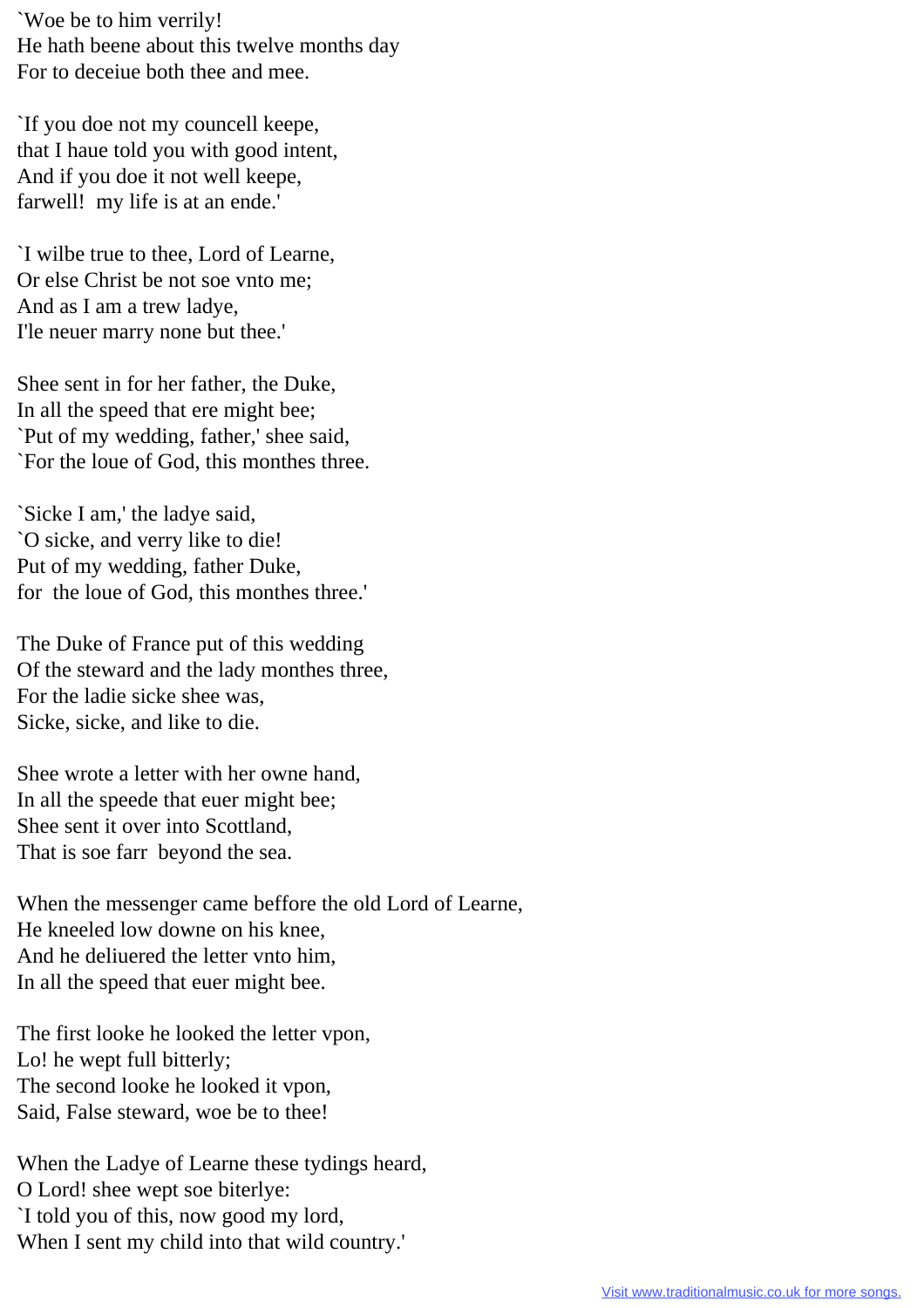`Peace, Lady of Learne,' the lord did say, `For Christ his loue I doe pray thee; And as I am a christian man, Wroken vpon him that I wilbe.'

He wrote a letter with his owne hand, In all the speede that ere might bee; He sent it into the lords in Scottland, that were borne of a great degree.

He sent for lords, he sent for knights, The best that were in the countrye, To go with him into the land of France, To seeke his sonne in that strange country.

The wind was good, and they did sayle, Fiue hundred men into France land, There to seeke that bonny boy That was the worthy Lord of Learne.

They sought the country through and through, Soe farr to the Duke's place of france land; There they were ware of that bonny boy, Standing with a porter's staffe in his hand.

Then the worshippfull, the: did bowe, The serving-men fell on their knee, They cast their hatts vp into the ayre For ioy that boy that they had seene.

The Lord of Learne then he light downe, And kist his child both cheeke and chinne, And said, God blesse thee, my sonne and my heire! The blisse of heauen that thou may winne!

The false steward and the Duke of France Were in a castle-topp, trulie; `What fooles are yond,' says the false steward, `To the porter makes soe lowe curtesie?'

Then bespake the Duke of france, Calling my Lord of Learne, trulie; He sayd, I doubt the day be come that either you or I must die.

They sett the castle round about, A swallow cold not haue flone away; And there they tooke the false steward That the Lord of Learne did betray.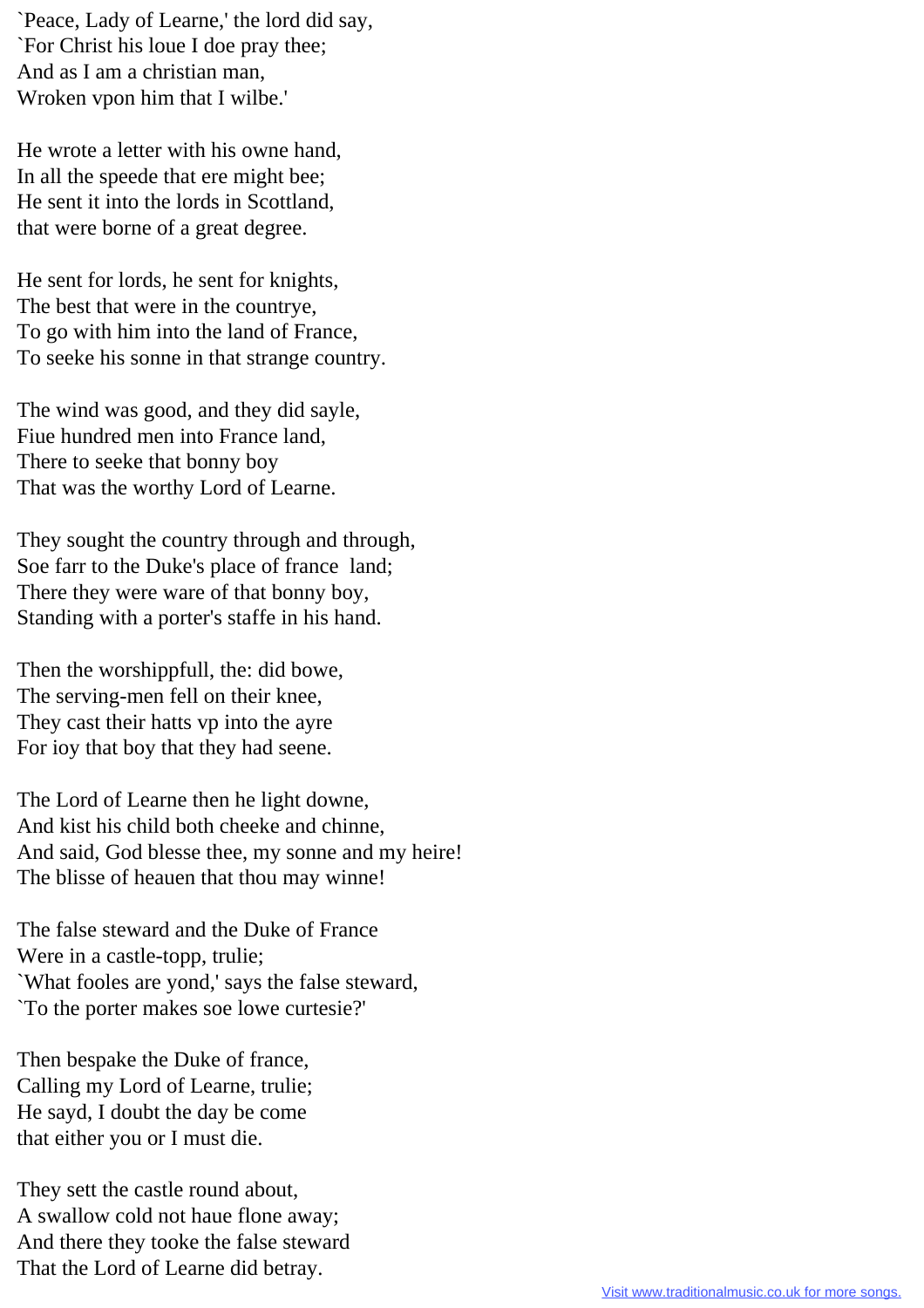And when they had taken the false steward, He fell lowe downe vpon his knee, And craued mercy of the Loirdr of Learne For the villanous dedd he had done, trulye.

`Thou shalt haue mercy,' said the Lord of Learne, `Thou vile traitor, I tell to thee, As the lawes of the realme they will thee beare, Wether it bee for thee to liue or dye.'

A quest of lords that there was chosen, To goe vppon his death, trulie; There they iudged the false steward, Whether he was guiltie, and for to dye.

The forman of the iury he came in, He spake his words full lowd and hie; Said, Make thee ready, thou false steward, For now thy death it drawes full nie.

Sayd he, If my death it doth draw nie, God forgiue me all I haue done amisse! Where is that lady I haue loued soe longe? Before my death to giue me a kisse.

`Away, thou traitor!' the lady said, `Auoyd out of my company! For thy vild treason thou hast wrought, Thou had need to cry to God for mercye.'

First they tooke him and hangd him halfe, And let him downe before he was dead, And quartered him in quarters many, And sodde him in a boyling lead.

And then they tooke him out againe, And cutten all his ioynts in sunder, And burnte him eke vpon a hyll; I-wis the: did him curstlye cumber.

A loud laughter the lady laught, O Lord! she smiled merrylie; She sayd I may praise my heauenly king That euer I seene this vile traytor die.

Then bespake the Duke of France, Vnto the right Lord of Learne sayd he there; Says, Lord of Learne, if thou wilt marry my daughter